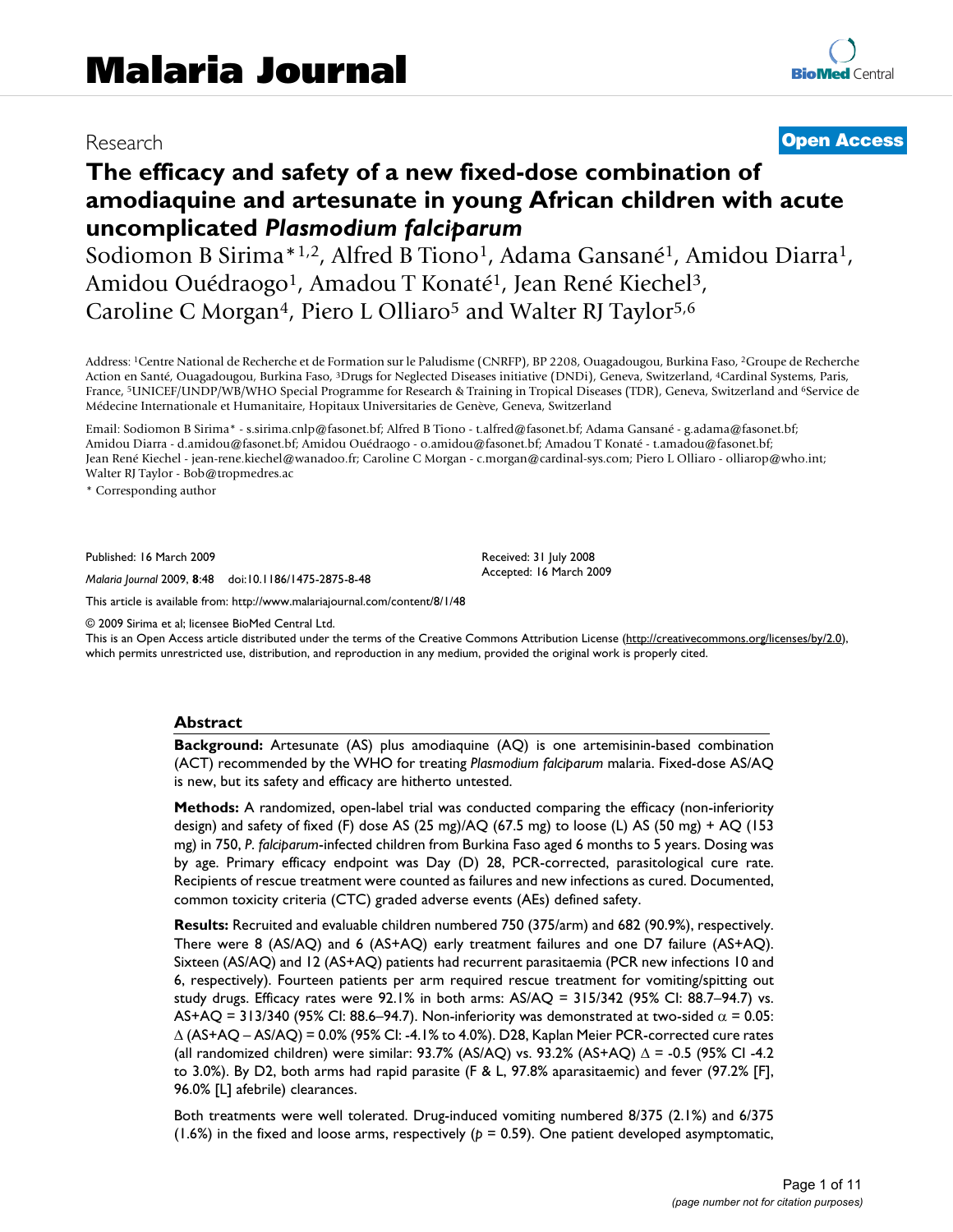CTC grade 4 hepatitis (AST 1052, ALT 936). Technical difficulties precluded the assessment and risk of neutropaenia for all patients.

**Conclusion:** Fixed dose AS/AQ was efficacious and well tolerated. These data support the use of this new fixed dose combination for treating *P. falciparum* malaria with continued safety monitoring.

**Trial registration:** Current Controlled Trials ISRCTN07576538

# **Background**

Drug-resistant *Plasmodium falciparum* has rendered many anti-malarial drugs ineffective with a consequential increase in childhood morbidity and mortality, especially in Africa [1-3]. Many countries, most of them in Africa, are now using artemisinin-based combination therapy (ACT) following the demonstration of their superiority over standard monotherapies and the subsequent recommendation by the World Health Organization (WHO) [4,5].

The rationale for using ACT is based on the concept that the artemisinin will substantially and rapidly reduce even multidrug-resistant *P. falciparum* parasitaemia, leaving the residual parasitaemia to be killed by high concentrations of the partner drug. In this way, the probability of the development of *de novo* resistance is greatly reduced [6]. ACT also reduces gametocyte carriage and infectivity [5,7,8]. Artesunate and mefloquine has reduced *P*. *falciparum* transmission in the low transmission areas of the Thai-Burmese border [9] and artemether/lumefantrine (Coartem®) has also contributed to transmission reduction in KwaZulu Natal [10].

The WHO considers rapid and effective treatment with an ACT essential in its quest to roll back malaria [4]. Another element considered essential is treatment compliance. There is increasing acceptance that compliance is improved by the use of simplified, fixed-dose combinations presented in easy-to-use packaging [11,12]. Currently, the combination treatment artemether/ lumefantrine is the only fixed dose combination registered to international standards that is widely available in malaria-endemic countries, but artesunate/mefloquine has been registered recently in Brazil and other combinations are under development, notably, dihydroartemisinin/piperaquine and artesunate/pyronaridine.

The efficacy of amodiaquine (AQ) combined with artesunate (AS) varies in Africa, achieving high ( $\geq$  90%) cure rates in some countries [13-16] but lower rates in countries such as Kenya (80%), Rwanda (80%), and Tanzania (89%) [13,17,18]. In Burkina Faso, where the failure rate of chloroquine was 81% by Day (D) 28 in a previous trial [19], two small studies have evaluated loose AS combined with AQ (AS+AQ). The cure rates of AS+AQ were 100% in

33 children aged 1 to 15 and 82% in 61 children aged 6 to 10 years [20,21].

AS+AQ is generally well tolerated as treatment [13], but as malaria prophylaxis in travellers, AQ alone caused severe neutropaenia and severe hepatitis [22-24]. This calls for vigilance now that some countries are using AQ+AS widely, because repeat treatment is often required. To date, there are few data on the risk of AQ (alone or with AS) inducing severe neutropaenia (<1,000/microL) when treating *P. falciparum* malaria. In one trial, asymptomatic neutropaenia (<1,000/microL) on Day 28 occurred in 6% of 153 AQ alone or AQ+AS-treated, young African children who had normal D0 neutrophil counts [13]. In a meta-analysis of circa 5,000 patients treated with AQ, there were no AQ-related deaths (Olliaro, P unpublished data).

The present study was conducted as part of the clinical development of a new fixed-dose combination of amodiaquine and artesunate that aimed to make available a new, inexpensive, simple, and blister-packed dosing regimen based on age [25]. Several blister packs of loose AS and AQ are used currently in several countries in West Africa, including Burkina Faso. Given that the transition in drug policy from a loose to a fixed-dose combination would be an easier option for Ministries of Health, if the latter proved successful, it was decided to test the fixeddose against the loose-dose combination of AS and AQ in children five and under, the most vulnerable group for malaria.

# **Methods**

# *Study design*

This randomized, controlled, open-label study compared the efficacy, using a non-inferiority design, and safety of a new, fixed-dose combination of oral artesunate and amodiaquine (AS/AQ), to the loose dose combination (AS+AQ), currently used in Burkina Faso. The study was carried out in two medical centres in the Koupela health district of Burkina Faso over two malaria seasons from October 2004 to February 2006.

The study was approved by the Burkina Faso ethics committee for health research and the ethics committee of the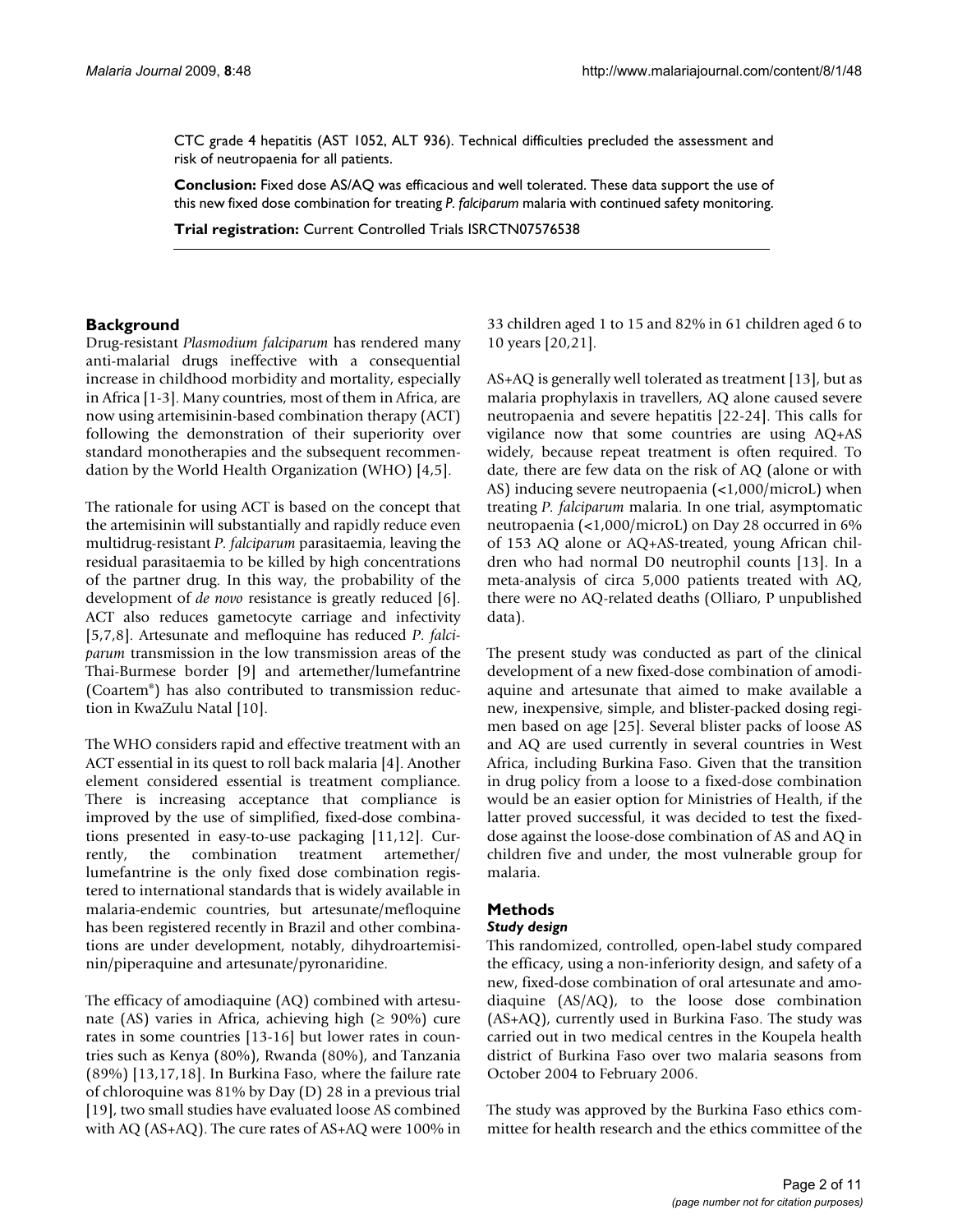WHO and was carried out in accordance with the International Conference on Harmonization (ICH) Guidelines for Good Clinical Practice. Written informed consent was obtained from parents or guardians prior to patients commencing treatment. This trial is registered at [http://](http://www.controlled-trials.com/ISRCTN07576538) [www.controlled-trials.com/ISRCTN07576538.](http://www.controlled-trials.com/ISRCTN07576538)

# *Study conduct*

Patients of both sexes, aged between six months and five years, weighing ≥ 5 kg, with *P. falciparum* monoinfection of >1,000 parasites per μL and a measured fever (axillary temperature  $\geq 37.5^{\circ}$ C), were included in the study. Patients were excluded if they: (i) had features of severe and complicated malaria [26], (ii) had taken the study drugs or other drugs for malarial treatment within seven days prior to inclusion (or within three days if an artemisinin), or (iii) if they were receiving treatment of antibiotics with anti-malarial activity.

A randomization list was generated by a computer in blocks of 50. Individual treatment allocations were kept in sealed envelopes and opened after patients were admitted into the study. All treatments were administered by a study nurse. AS/AQ was administered according to a newly designed, age-based dosing regimen [25], and AS+AQ according to the manufacturer's instructions for the Arsucam® blister pack (sanofi-aventis, Paris, France). For both regimens, the target doses for AS and AQ base are 4 mg per kg per day and 10 mg per kg per day, respectively, with newly defined, therapeutic ranges of 2 to 10 mg per kg per day and 7.5 to 15 mg per kg per day.

The fixed tablet contained 25 mg of AS and 67.5 mg of AQ. The dose was one (aged <12 months) or two (aged 12 to 60 months) tablets. The loose blister pack contained 50 mg tablets of AS (Arsumax® , sanofi-aventis) and 153 mg tablets of AQ (Flavoquine® , sanofi-aventis). The dose was half or one tablet of both drugs for the ages, as described above. Patients remained in the health centre for an hour following each treatment administration. Vomiting during this observation period resulted in re-administration of the same dose of study drugs.

Following the first visit (D0), patients were seen after 24 hours (D1), 48 hours (D2), 72 hours (D3), 7 days (D7), 14 days (D14), 21 days (D21) and 28 days (D28) for clinical (symptoms, temperature) and parasitological (Giemsa-stained thick films and PCR blots [except D1 for both]) assessments. Parasite density was determined by counting the number of asexual parasites per 200 leucocytes on a Giemsa-stained thick film and expressed as the number per μL, assuming a leucocyte count of 8,000 per μL. If up to 500 parasites had been counted before reaching 200 leucocytes, the counting process was stopped at the end of the last field. Gametocytes were counted and expressed as the number per 1,000 leucocytes (thick film). Routine haematology (Pentra 60® ) and biochemistry (Hospitex Screen Master Tecno® ) blood samples were taken and analysed on D0, D7, and D28.

Patients failing or not tolerating their treatment were withdrawn from the study and rescued with 25 mg per kg per day of oral or parental quinine base in three divided doses for seven days. There was a systematic investigation of all patients lost in follow-up.

### *Primary endpoint*

The primary efficacy endpoint was the PCR-corrected parasitological cure rate (also known as Adequate Clinical and Parasitological Response [ACPR]) based on a per protocol defined analysis population (see below). The criteria for treatment failure followed broadly those of the WHO [27]: (i) signs of severe malaria or danger signs at any time during follow up, (ii) parasitaemia at D2>D0, (iii) D3 parasitaemia  $\geq$  25% of that measured on D0, (iv) D7 parasitaemia, and (v) a recurrent parasitaemia after D7 that was a PCR-proven, recrudescent parasitaemia.

Patients with post-D7 recurrent parasitaemia were classed as either failure or new infections by analysing sequentially three parasite genes by PCR: first the merozoite surface protein 2 (*msp2*), then merozoite surface protein 1 (*msp1*), and then glutamine-rich protein (*glurp*), according to a previously published method [19]. A new infection was diagnosed if the allelic pattern for any one of the loci differed completely between the baseline and recurrent samples. All other allelic patterns were diagnosed as resistant infection.

#### *Secondary endpoints*

These were: (i) the D28 crude (i.e. not corrected by PCR) parasitological cure rates, (ii) the proportions of patients without parasitaemia on D2 and D3, (iii) the proportions of patients with fever on D2 and D3, and (iv) the proportions of patients with gametocytes during follow-up.

# *Safety*

Safety was assessed by collecting clinical (symptoms, signs) and routine laboratory data during follow up. An adverse event was defined as a new symptom or sign that developed post treatment or the exacerbation of a symptom or sign present at baseline. A serious adverse event (SAE) was one resulting in hospitalization, significant disability or death. AE severity was determined using the Common Toxicity Criteria (US NIH, CTC v2 1999) and graded as mild, moderate, severe, or very severe.

#### *Sample size and statistical analysis*

Sample size was calculated to demonstrate the non-inferiority in efficacy of AS/AQ compared to AS+AQ at a one-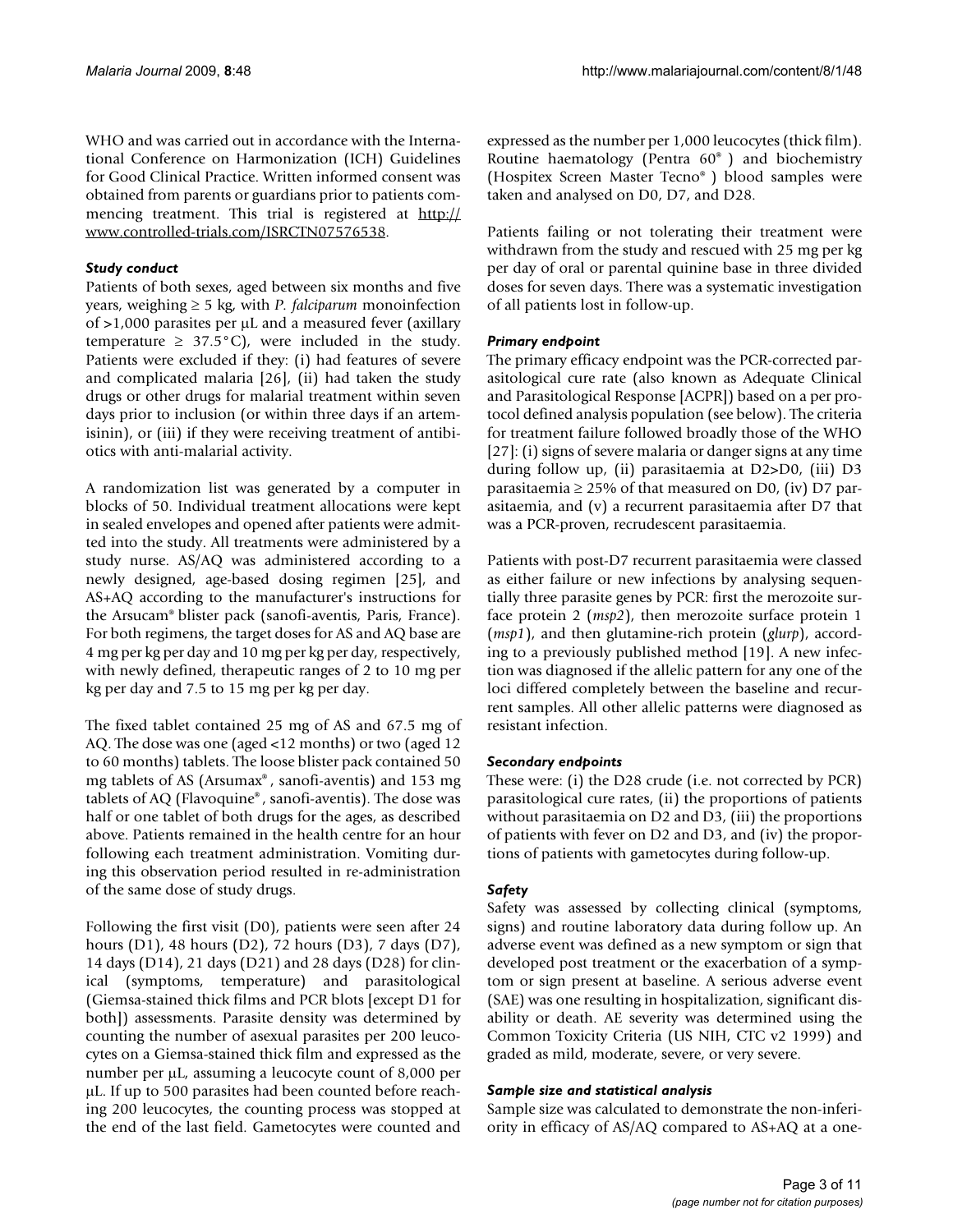sided 5%  $\alpha$ -level and a power of 90%. Assuming an efficacy of 95% on the loose combination and a maximum difference of 5% for the combination therapy, the calculated sample size was 326 patients per group. Estimating a 15% reduction in sample size (e.g. loss to follow-up), the sample size to be recruited was 374 patients per arm. Although the study was only designed to demonstrate non-inferiority at a one-sided 5% α-level, at the time of analysis, non-inferiority was also demonstrated (upper bound of the CI for the difference in cure rates <5%) using a more stringent two-sided 5%  $\alpha$ -level. Therefore, this article reports the more stringent 95% CI.

Data were managed and analysed by an external clinical research organization, according to a predefined analysis plan. The per-protocol dataset excluded randomized patients who: (i) did not meet study entry criteria, (ii) took drugs with anti-malarial activity while on study, (iii) were lost to follow up or withdrew consent. In this analysis, patients withdrawn from the study for drug-induced AEs and those who persistently spat out the study drug were counted as treatment failures. PCR-determined new infections were counted as cured.

A supportive analysis was carried out to assess the primary end point on all randomized patients using the Kaplan-Meier product limit estimates of survival, an analysis recommended by the WHO. PCR-defined resistant or new infections and other study withdrawals (e.g. drug induced AEs, protocol deviations) were censored at the time of withdrawal. Patients lost to follow up were censored on the last day they were seen. Several other preplanned sensitivity analyses were carried out for robustness. Proportional and continuous data were analysed with Chisquared (or Fisher's exact) and Wilcoxon tests, respectively.

# **Results**

A total of 750 patients were enrolled and randomized in the study, 375 per arm. Of these, 626 patients (83.5%) completed the study to D28. A total of 65 patients treated with AS/AQ and 59 patients treated with AS+AQ withdrew or were withdrawn from the study) (Figure 1).

#### *Baseline characteristics & doses administered*

shows the baseline characteristics of all recruited children. Of the randomized patients, 345 (46.0%) were females and 405 (54.0%) males. The mean (SD) age of patients at baseline was 27.53 (14.72) months. There were no significant differences between treatment groups at baseline for all variables studied, including demography (age, sex, and ethnic group), clinical variables (weight, temperature, and palpable spleen and liver), and the measured parasitic variables and laboratory parameters, confirming adequate randomization.



#### **Figure 1**

**Patient disposition.** 1. SAE: 8 month old girl hospitalized for gastroenteritis. 2. Other reasons were: parent's/guardian's decision; patients taking anti-malarial drugs during follow up.

The median doses of both drugs administered are shown in Table 2. Based on the newly defined therapeutic dosing ranges for AS and AQ, all patients except one (fixed arm) received a therapeutic dose of AS and 293 (78.5%, fixed group) and 217 (57.9%, loose) received AQ doses within the range ( $p < 0.0001$ ). In the fixed group, 4 (1.1%) and 76 (20.4%) were dosed below and above the AQ range, respectively; the corresponding figures for the loose group were 0 and 158 (42.1%). Children under 12 months of age received lower doses of both AS and AQ compared to those aged 1 to 5 years ( $p < 0.0001$ ).

#### *Efficacy analyses*

Fourteen patients ( $8 = fixed$  and  $6 = loose$ ) had early treatment failure due to the development of severe malaria or danger signs between D0 and D3. One patient in the AS+AQ group who was parasite-free on D2 and D3 became parasitaemic on D7. Twenty-eight patients had recurrent parasitaemia after D7: 16 from the AS/AQ group and 12 from the AS+AQ group. Of these, 10 (AS/AQ) and 6 (AS+AQ) patients were classed by PCR as new infections and 6 from each arm were classed as recrudescent infections.

#### *Primary analysis*

The PCR-corrected parasitological cure rates at D28 were 92.1% in both treatment groups, AS/AQ = 315/342 (95% CI: 88.7–94.7) vs. AS+AQ = 313/340 (95% CI: 88.6–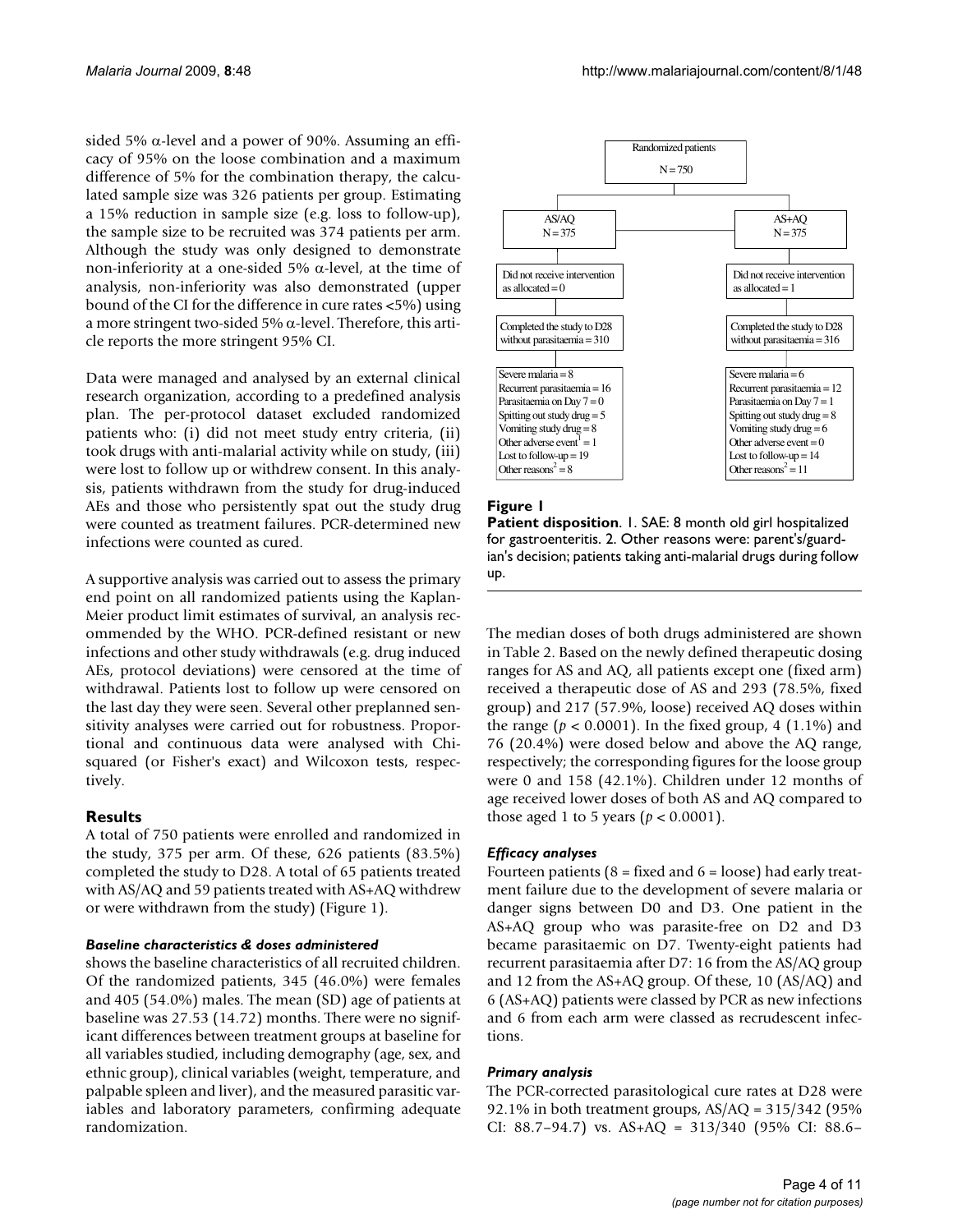|                                            | AS/AQ                   | AS+AQ                   | p-value |
|--------------------------------------------|-------------------------|-------------------------|---------|
| Male: n $(\%)^*$                           | 193(51.5)               | 212 (56.5)              | 0.16    |
| Age (months): Mean (SD)                    | 27.5 (14.2)             | 27.5(15.2)              | 0.78    |
| $<$ 12 m                                   | $n = 54$                | $n = 59$                |         |
| $I-5y$                                     | $n = 321$               | $n = 316$               |         |
| Weight (kg): Mean (SD)                     | $10.5$ (3.0) n = 373    | 10.4(3.1)               | 0.66    |
| Temp (°C): Mean (SD)                       | 38.4(0.8)               | 38.4(0.9)               | 0.52    |
| Splenomegaly: n (%)                        | 37 (9.9)                | 38(10.1)                | 0.90    |
| Parasite count $(1\mu L)$ : Median (range) | $14.5$ (1 – 516.6)      | $14.2$ ( $1 - 410$ )    | 0.78    |
| Haemoglobin (g/dL): Mean (SD)              | $8.3$ (1.7) n = 374     | $8.2$ (1.7) n = 371     | 0.50    |
| Total WCC (10^9/L): Mean (SD)              | $11.5(5.1) n = 337$     | $11.6$ (4.8) n = 337    | 0.42    |
| Platelet count (10^9/L): Mean (SD)         | $174.4$ (112.6) n = 337 | $183.9$ (113.4) n = 338 | 0.20    |
| AST (IU/L): Mean (SD)                      | $71.0$ (71.1) n = 303   | 70.0 $(76.3)$ n = 298   | 0.53    |
| ALT (IU/L): Mean (SD)                      | $31.8$ (44.9) n = 299   | $32.0$ (53.1) n = 293   | 0.87    |
| Total bilirubin (umol/L): Mean (SD)        | $26.0$ (27.8) n = 321   | $25.7(33.9)$ n = 311    | 0.77    |

**Table 1: Baseline characteristics of patients receiving fixed or loose artesunate and amodiaquine**

 $*$  n = 375 unless stated

94.7),  $\Delta$  (AS+AQ – AS/AQ) = 0.0% (95% CI: -4.1% to 4.0%). Results for all analysis datasets studied are presented In Table 3. As shown in Figure 2, the Kaplan Meier cure rates at D28 were 93.7% (AS/AQ) and 93.2%  $(AS+AQ)$  with 95% CI  $(AS+AQ - AS/AQ)$  from -4.2% to 3.0% (Wald method). All pre-planned sensitivity analyses of the primary endpoint confirmed non-inferiority. The crude parasitological cure rates at D28 were 89.2% (AS/ AQ) vs. 90.3% (AS+AQ) with 95% CI (AS+AQ – AS/AQ) from -3.4% to 5.7%.

The median doses of AS and AQ received in cured patients ( $N = 625$ ) were 4.55 mg per kg and 12.75 mg per kg, respectively. These doses were significantly higher than the 28 patients with recurrent parasitaemia: 3.85 mg per kg (p =  $0.05$ ) and 11.77 mg per kg (p =  $0.04$ ). However, the differences were not significant for: (i) PCR resistant infections (N = 12): 3.85 mg/kg (p = 0.18) and 11.77 mg/  $kg (p = 0.21)$ , and (ii) PCR new infections (N = 16): 3.98 mg per kg ( $p = 0.15$ ) and 11.66 mg per kg ( $p = 0.10$ ).

No significant differences were observed between the two treatment groups in terms of the proportions of patients: (i) aparasitaemic on D2 (F: 339/347 [97.7%] *vs.* L: 337/ 344 (98.0%), p = 0.81] or (ii) afebrile on D2 [F: 337/347 (97.1%) *vs*. L: 331/344)96.2%), p = 0.51], and (ii) with gametocytes during follow up (Figure 3).

# *Clinical adverse events*

Both drug regimens were well-tolerated. Through direct questioning, 76.3% (286 of 375) of patients in the AS/AQ group reported at least one AE over 28 days, which was similar ( $p = 0.61$ ) to the percentage of patients reporting AEs in the AS+AQ group, 74.7% (280 of 375). None of these were probably or definitely related to the study treatment. The number of patients with at least one possibly related solicited AE was similar among the two groups (AS/AQ group: 22 of 375 [5.9%] vs. AS+AQ group: 21 of 375 [5.6%]). The most frequently solicited AEs were coughing, rhinitis, anorexia, diarrhoea and abdominal pain. In total, 14 of 750 (1.9%) patients were withdrawn from the study for drug-induced vomiting, 8 (2.1%) and 6 (1.6%) in the fixed and loose arms, respectively (*p* = 0.59). Of the 14 withdrawn, one received an AQ dose below the therapeutic range, seven received AQ doses within the therapeutic range, and six received AQ doses

**Table 2: Median (range) doses of artesunate and amodiaquine, expressed as mg/kg, administered on Day 0**

|             | $AS/AQ$ (fixed) $N = 373$                  |                                             | $AS+AQ$ (loose) $N = 375$     |                                |
|-------------|--------------------------------------------|---------------------------------------------|-------------------------------|--------------------------------|
| Age*        | AS<br>median (range)                       | AQ<br>median (range)                        | AS<br>median (range)          | AQ.<br>median (range)          |
| 0-11 months | $3.57(2.50 - 5.56) N = 54$                 | $9.64$ (6.75 - 15.00) N = 54                | $3.57(2.50 - 6.85) N = 59$    | $10.86$ (7.60 - 20.96) N = 59  |
| 12+ months  | $4.67$ (1.79 – 10.00) N = 319 <sup>+</sup> | $12.62$ (4.82 – 27.00) N = 319 <sup>+</sup> | $4.72$ (2.50 - 10.00) N = 316 | $14.44$ (7.65 – 30.60) N = 316 |

\* Median doses for AS and AQ were significantly (p < 0.0001) higher comparing children <12 vs. ≥ 12 months.

† The weights of 2 patients (19 months old and 42 months old) assigned to the AS/AQ treatment group were not available. Both patients received 2 tablets at 25/67.5 mg each on D0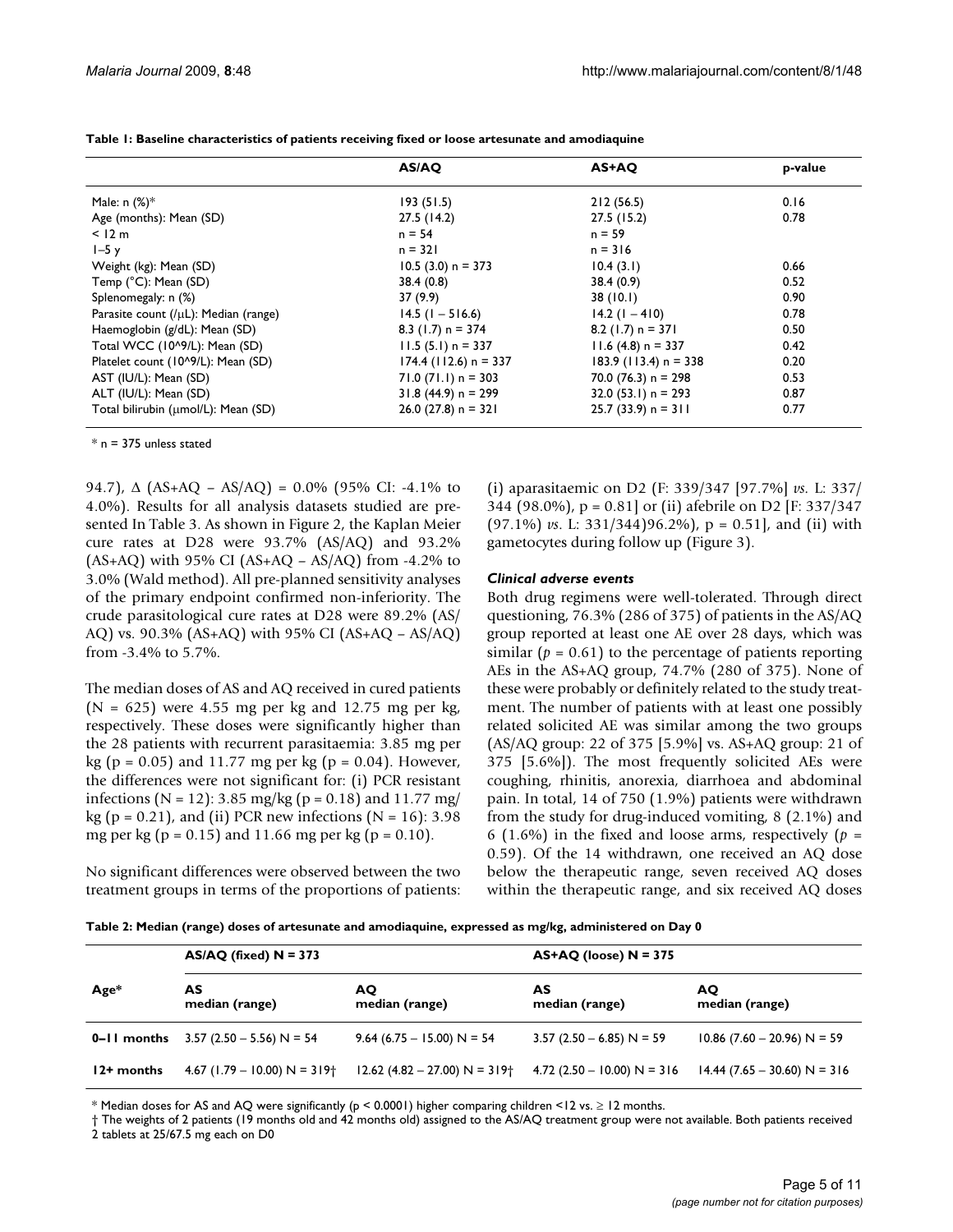| Data set               | <b>AS/AQ</b>    | AS+AQ           | Difference (95% CI)<br>AS+AO - AS/AO |
|------------------------|-----------------|-----------------|--------------------------------------|
| <b>PP</b> dataset      | 92.1% (315/342) | 92.1% (313/340) | $0.0\%$ (-4.0%, 4.1%)                |
| Modified PP dataset    | 95.7% (315/329) | 96.0% (313/326) | $0.3\%$ (-2.8%, 3.3%)                |
| Full dataset $(ITT)^2$ | 85.3% (320/375) | 85.9% (322/375) | $0.5\%$ (-4.5%, 5.6%)                |

|  |  |  |  | Table 3: PCR-corrected cure rates on all predefined analysis datasets |  |
|--|--|--|--|-----------------------------------------------------------------------|--|
|--|--|--|--|-----------------------------------------------------------------------|--|

1. The modified PP dataset excluded patients vomiting/spitting out study drug in addition to patients already excluded from the PP dataset

2. Patient withdrawals due to vomiting/spitting out study drug, refusal to take study drug, loss to follow up, patients taking anti-malarial drugs during follow up, etc., were counted as failures for analysis purposes

above the therapeutic range; doses in the six were (i) fixed: 16.9, 21.1 mg per kg per day, and (ii) loose: 15.3, 17, 19.1, and 23.5 mg per kg per day.

Nine patients experienced a total of 12 SAEs, including two (0.27%) deaths. All SAEs occurred within the first three days of treatment except for one patient, who had gastroenteritis requiring rehydration in the hospital on D11. Four of these patients (1.1%) were in the AS/AQ group and five  $(1.3\%)$  in the AS+AQ group  $(p = 0.74)$ . In the AS/AQ group these were: (i) one death on D1 owing to severe malaria (D0 parasitaemia 11,224/μL), (ii) two patients with convulsions (severe malaria) and (iii) one child with gastroenteritis. AS+AQ SAEs were: (i) one death on D1 owing to severe malaria (D0 parasitaemia 1651/ μL), (ii) one patient with convulsions and anaemia secondary to severe malaria, (iii) one patient with severe prostration (severe malaria), and (iv) two patients with acute respiratory distress, consistent with malaria-induced metabolic acidosis or pneumonia. All SAEs were considered unrelated to the study drugs.

#### *Laboratory parameters*

Because the mean values and mean changes from baseline were very similar in both treatment groups, laboratory data from both arms have been combined. By D28, the mean haematocrit increased from 26.6 to 31.2% (*p* < 0.0001). The mean platelet counts rose from 179.2 to  $337.6 \times 10^9$ /L by D28 (p < 0.0001).

During the first malaria season (2004), the Pentra 60® machine at the Centre National de Recherche et de Formation sur le Paludisme (CNRFP) broke down, resulting in the full blood count (FBC) being determined at a private laboratory, where the differential white cell counts (WCC) were determined manually in a total of 350 patients. The results are reported here for completeness, but are deemed to be inaccurate because of the clear difference in the rates of neutropaenia (defined as a neutrophil count of <1,000 per μL) and leucopaenia (WCC <6,000 per μL for children <12 months, <5,000 per μL for children between one and five years of age) between the two laboratories. The total number of children (2004 and 2005 combined) with D0

and D28 neutropaenia and D0 and D28 leukopaenia were: (i) 32 of 657 (4.9%) and 87 of 569 (15.3%), (ii) 22 of 674 (3.3%) and 34 of 569 (6.0%), respectively. Of these totals, 28 of 32 (87.5%), 85 of 87 (97.7%), 15 of 22 (68.2%) and 33 of 34 (97.1%) were reported in 2004 by the private laboratory. All children with reported neutropaenia (2004 or 2005) were well; two were mildly febrile and only required symptomatic treatment.

Compared to D0, the mean D28 AST (70 vs. 60 IU per L, *p* = 0.02) and D28 total bilirubin (25.85 vs. 13.1 μmol per L,  $p < 0.0001$ ) values fell significantly. Mean serum ALT (32 vs. 29 IU/L) and creatinine (37 vs. 38 μmol per L) values changed little over time. Six of 529 (1.1%) patients with D28 ALT results had CTC grade 2 raised ( $>2.5$  to 5  $\times$ ULN) ALT concentrations (range 104 to 196 IU per L) and one 2-year-old child (0.19%) in the AS+AQ group had asymptomatic, CTC grade 4 hepatitis [AST 1052, ALT 936 IU per L]). All seven children had normal ALT values at baseline, were clinically well and aparasitaemic with normal D28 total bilirubin values, but all had raised D28 AST (range 73 to 1052 IU per L).

# **Discussion**

This study has shown that amodiaquine and artesunate taken as either a fixed- or a loose-dose combination were highly effective for the treatment of acute, paediatric, uncomplicated *P. falciparum* malaria. Efficacy rates were ~93% for both combinations and rose to 96% when children who vomited/spat out their drugs were excluded, exceeding the WHO-recommended 90% efficacy rate for anti-malarial treatments [11]. Both combinations were well tolerated with only 2% of children discontinuing because of drug-induced vomiting.

The fixed dose regimen was compared with the loose combination for three principal reasons. There was already experience with the loose formulation in West Africa. At the time of the study, chloroquine was the recommended first-line treatment in Burkina Faso, but this failing drug could not be used as a comparator. Another option could have included the registered artemether/lumefantrine. However, this combination did not then have a formula-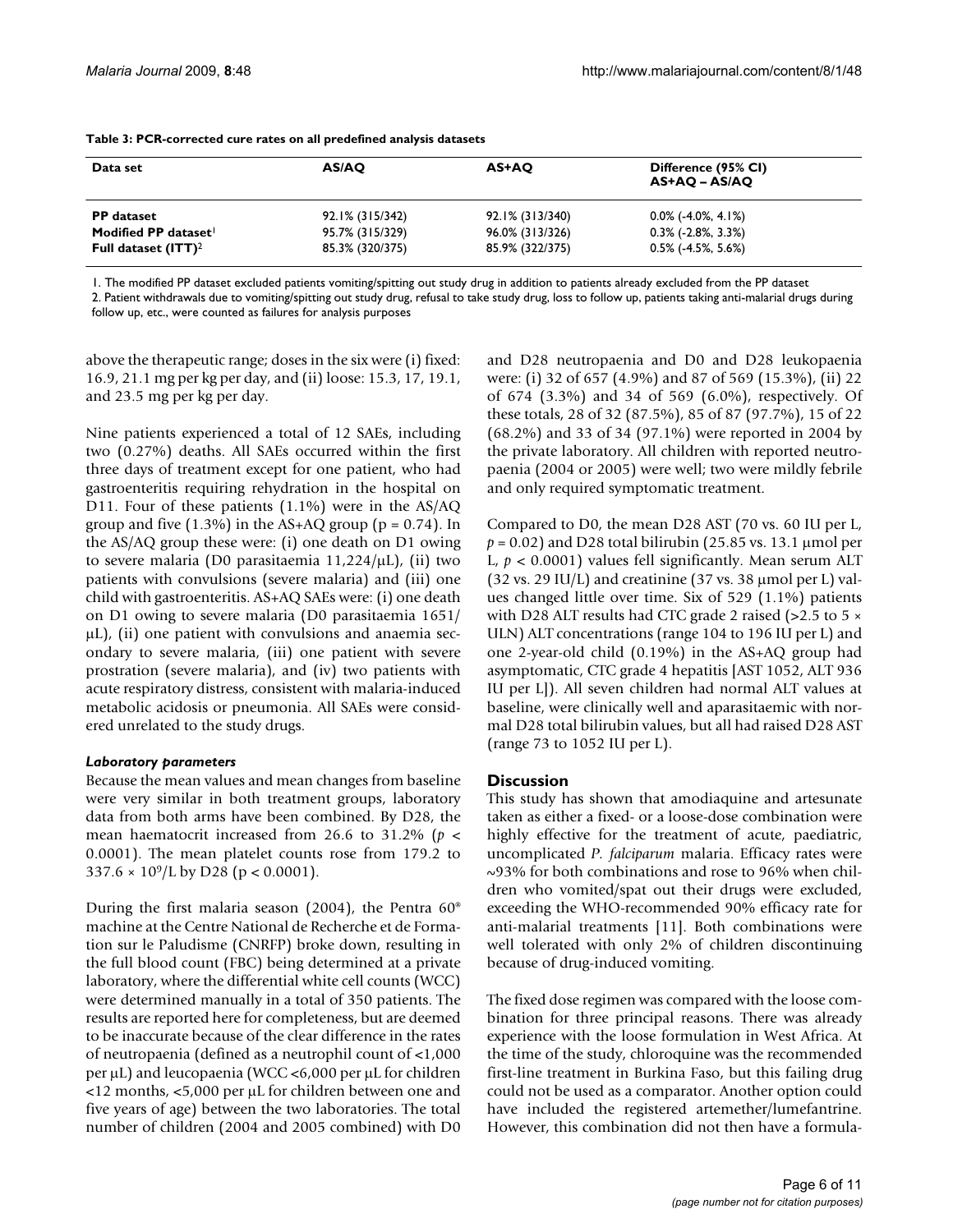



tion that was either suitable or registered for children less than 10 kg and would have necessitated their exclusion from this study.

This new fixed-dose combination used a new, simplified, computer-modelled, age-based regimen that was blister packed [25]. Making anti-malarial drug regimens user friendly may have a positive effect on treatment adherence [12], a crucial element in reducing the development and spread of drug resistance caused by sub-therapeutic drug concentrations [28]. Interestingly, the fixed dose was better for overall dosing accuracy than the loose regimen, which is used currently in several African countries. In this study, the fixed regimen resulted in 1/5 of children receiving an AQ dose in excess of the upper therapeutic range but no significant effect on tolerability was seen. The proportions of under-dosed patients were small (0.3% AS, 1.1% AQ), but this may have a role in the development of drug resistance at a population level and must be investigated as part of any long-term studies.

Comparing the Burkina Faso children who participated in this trial with the 88,000 African children up to five years of age in the modelled, fixed-dose database [21], the median doses received daily of AS (3.6 vs. 3.6 mg/kg [<12 m], 4.7 vs. 4.1 [children 1–5 years old], respectively) and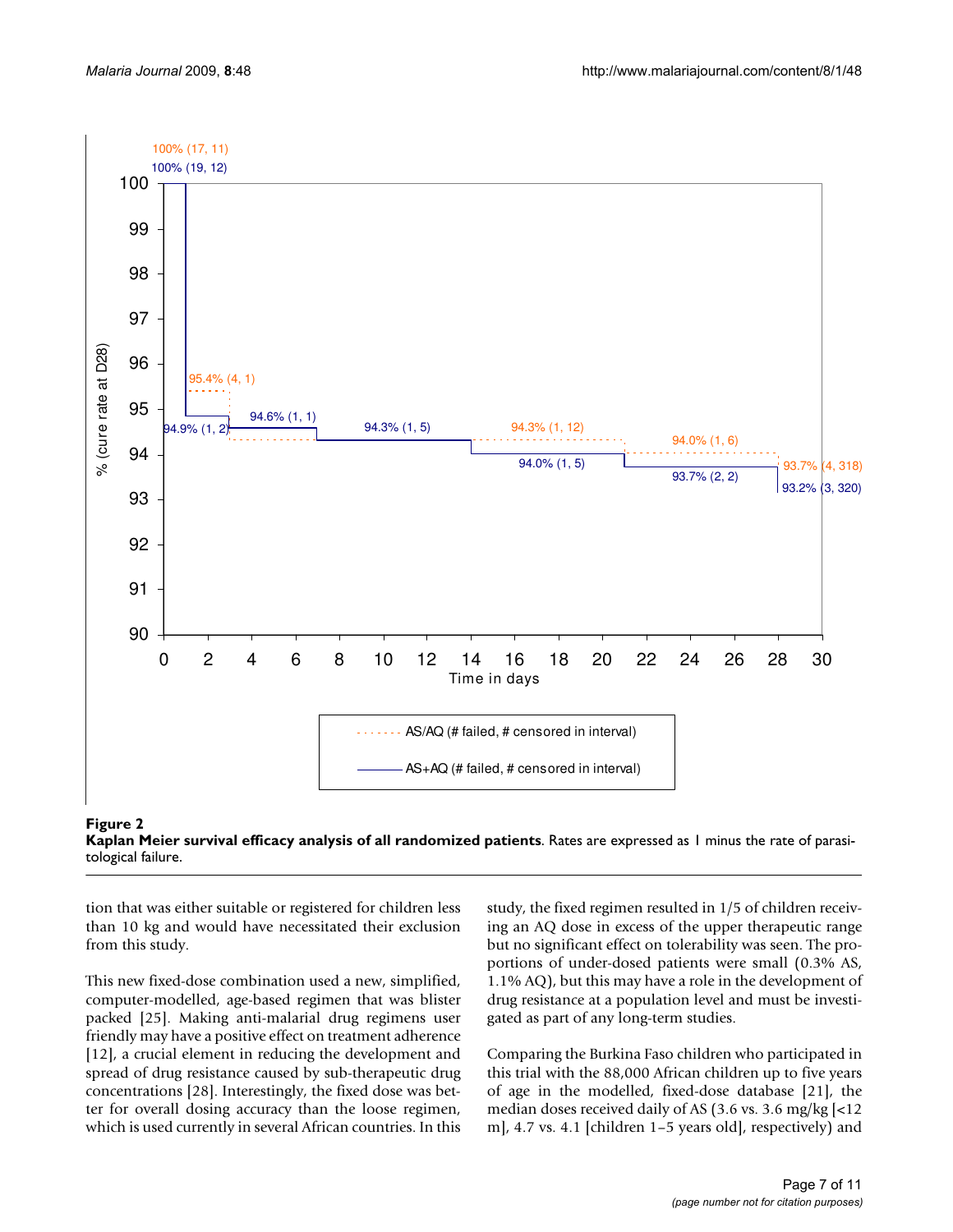

**Figure 3 Proportion of patients with gametocytes at baseline and during follow up**.

AQ ([9.7 vs. 9.8 mg per kg], 12.2 vs. 11.2 mg per kg, respectively) and those who received excess AQ doses (20.4 vs. 19%) were close, but the proportions of AQ recipients underdosed was less in the Burkina Faso children (1.1% vs. 13.9%). The difference in the latter is probably due to a lower rate of heavier children in the study. This is the first clinical trial to assess the new, age-based, fixed-dose combination; it is encouraging that the dosing data in this study are similar to those predicted by the model. The median doses of both drugs received in cured patients were higher compared to patients with recurrent parasitaemia, but significance was lost when stratified by recrudescent and new infections. These data raise interesting questions regarding dose and outcome. More detailed analyses are planned.

The efficacy of AS and AQ depends on the level of background resistance to amodiaquine, which is also partially cross-resistant to chloroquine *in vitro* [29,[30\]](#page-9-0). All degrees of chloroquine resistance are present in Burkina Faso and clinical chloroquine resistance in Burkina Faso children was 81% in a recent trial [19]. There are no current *in vitro* resistance data for AQ from Burkina Faso and a small study of 22 AQ-treated children (aged 1 to 15) found no clinical resistance. Based on the results of this study, clinical resistance to AQ in children under five is probably low.

The cure rate in this study compares well with AS+AQ in Angola, Sudan, the Democratic Republic of Congo, southern Senegal, Colombia, and Uganda, where cure rates exceeding 90% have been reported [16,31-35]. Nevertheless, lower rates have also been reported from Eastern Africa where alternatives to AS and AQ are being used [13,17,18]. This calls for continuing resistance monitoring of AS and AQ in countries that currently deploy or will deploy AS/AQ. In common with others, ASAQ was assessed over 28 days, but the cure rate may have been overestimated compared with 42 days of follow up [36].

Consistent with other trials, symptom and fever resolution were rapid. By D2, less than 3% of children were still parasitaemic and less than 4% were still febrile. Similarly, within one week, all but one child was asymptomatic. Gametocyte carriage at baseline was higher than the  $\sim$ 10% observed in an earlier trial in the same areas [19], reached a peak of ~30% and declined slowly over time. This propensity to produce gametocytes may have been related to anaemia and has appeared to counter the usually good antigametocytogenic effect of the artesunate [5,13]. Studies have also shown a reduction in mosquito infectivity consequent to reduced gametocyte carriage following treatment with artemether/lumefantrine and AS plus chloroquine or sulphadoxine/pyrimethamine [7,8]. The effect on transmission of the long-term use of ACT in hyper/holoendemic Africa is unknown and should be investigated.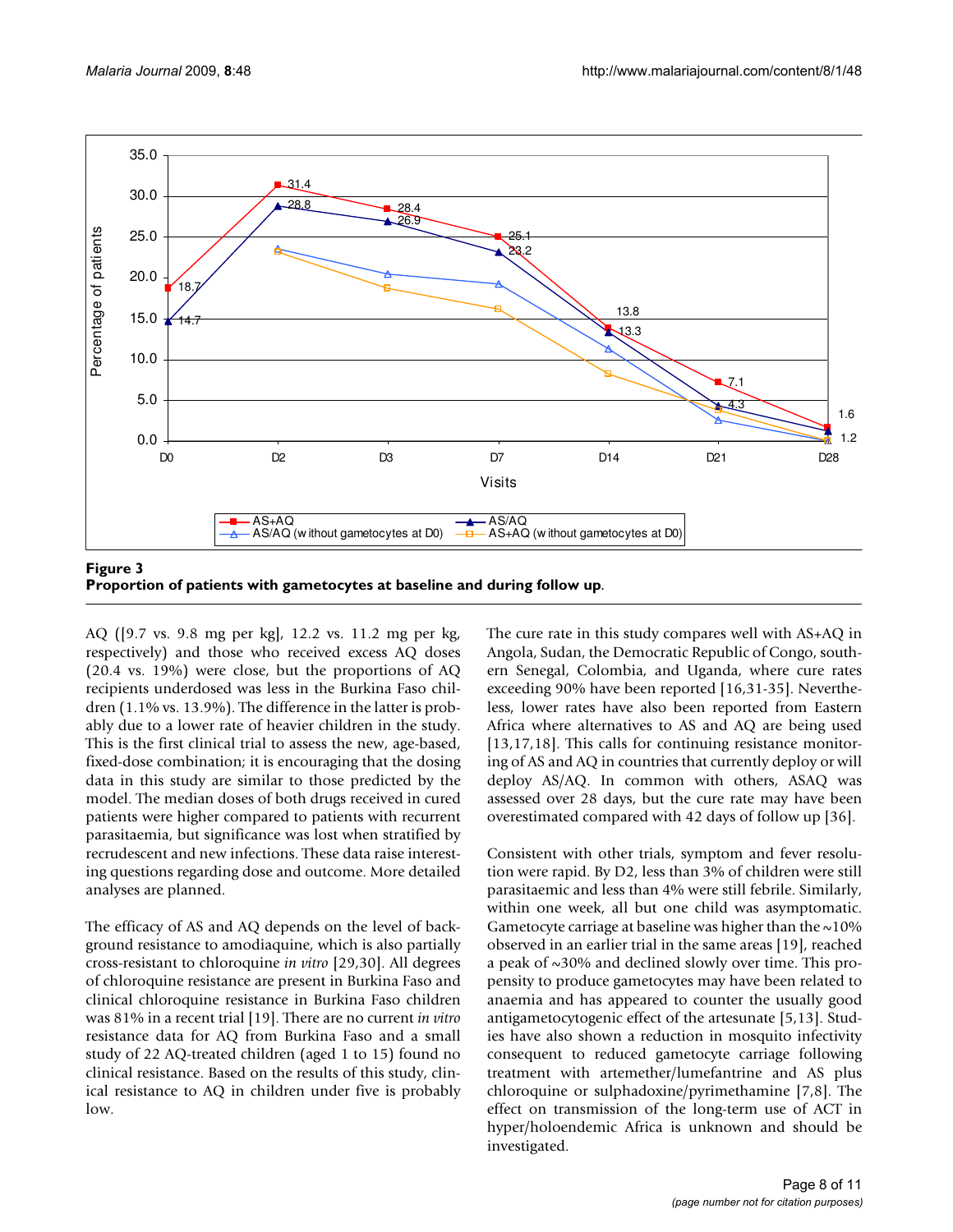AS+AQ was well-tolerated; only nine children suffered serious adverse events, which were all due to either the development of severe malaria or intercurrent illnesses. Two of the nine children died because of severe malaria, giving a case fatality rate of 0.27%. All children were assessed carefully on admission and the two children who died had low, baseline parasite counts. In such small children, a number may have been developing clinically silent features of severe malaria when first seen and their parasite counts may have been increasing despite the use of the rapidly acting artesunate. The parasitaemia threshold of 1,000/μL used is lower than the 2,000/μL recommended by the WHO for areas of intense malaria transmission and the parasite counts in children were consistent with many similar studies conducted in Africa. Nevertheless, as the use of ACT increases, trying to identify patients at risk of developing severe malaria may be a new avenue of research. Just over 2% of patients in this study suffered from AEs considered to be study drug related; most were due to drug-induced vomiting. A number of children persistently spat out their tablets, making drug administration challenging. Whilst this is not an AE *per se*, strategies for reducing drug refusal should be explored. No child in the fixed combination group developed itching and, consistent with other studies (<1 to 2%), only two children (0.3%) reported itching in the loose combination group [13,16]. This provides a contrast to some reports of the structurally related chloroquine, which has caused itching and/or an unpleasant prickly sensation in up to 20–67% of patients [37-39].

In this study, there was a downward trend in the mean AST and the total bilirubin, consistent with disease resolution, but mean ALT levels were stable over time, suggesting a small disease effect on this enzyme in these children. Using the D28 ALT values as a marker of possible AQ hepatocellular toxicity by study end, about 1% had moderate liver impairment and one child (0.19%) had severe biochemical hepatitis with liver enzymes of circa 1,000 IU per L. All of these children were well and none were jaundiced. These liver enzyme changes are also consistent with an intercurrent, viral-induced hepatitis, but serology was not measured. These findings have implications for the deployment of amodiaquine because repeat dose AQ as prophylaxis has caused severe hepatitis, sometimes in conjunction with neutropaenia [22]. AQ will certainly be used several times per year when deployed, especially in areas of intense malaria transmission. Ergo, amodiaquine safety will need to be assessed in well-designed studies of repeat use AQ.

The current study reported a total of 87 patients (15.3%) with neutrophil counts <1,000 per μL at D28 compared to 32 patients (4.9%) at D0. However, there was a significant difference between the differential white cell counts measured in 2004 and 2005. In 2004, the differential white cell count was done manually but after 2004, the count was done using a new Pentra 60® machine. An audit of the external laboratory and a quality control of the differential white cell counts for a sample of the slides were carried out. It was concluded that the manual counts were not reliable and that the haematology data should be presented separately for 2004 and 2005. Consequently, the frequency of neutropaenia in children recruited in 2004 cannot be determined accurately. Taking the automated derived data from CNRFP, the rate of D28 neutropaenia ( $1,000$  per  $\mu$ L) was low ( $0.8\%$ , n = 293). Nevertheless, continued monitoring for neutropaenia and abnormal liver function in studies involving amodiaquine should be done to document their risks of occurrence and their clinical features and significance.

# **Conclusion**

This new fixed-dose combination, dosed by age, was efficacious and well-tolerated. It is a good option for treating acute uncomplicated *P*. *falciparum* malaria and should be assessed in other malaria-endemic countries.

# **Competing interests**

The authors declare that they have no conflict of interest. This clinical study was funded by the Research Directorate General of the European Commission (Contract N°ICA4- CT-2002-10046) and the Drugs for Neglected Diseases *Initiative* (DND*i*). JRK was the DND*i* project manager and is a co-author on this paper, but had no direct part in the design or implementation of the trial. PO is a current staff member of the WHO and is required to declare that the opinions in this paper are not to be interpreted as those of the WHO. WRJT was a WHO staff member at the time of study conduct, but is not compromised by this past association.

# **Authors' contributions**

BSS, WRJT, and PO designed the study and developed the protocol. BSS, ABT, AG, AO, and AKT executed the study. WRJT and JRK oversaw and coordinated the study. CCM analysed the data. BSS, WRJT, JRK, CCM, and PO interpreted the data. BSS, WRJT, and CCM wrote the first draft of the paper. All co-authors have seen and approved the manuscript.

# **Acknowledgements**

The authors would like to thank the study monitor, Dr. Jayme Fernandes, for his constant support; the population of Koupéla District who participated in the study, and the health staff of the two medical centres in the Koupela health district for their assistance in the implementation of the study. Thanks also go to the Director of the Centre National de Recherche et de Formation sur le Paludisme (CNRFP) for allowing the study to take place. Finally, the authors would like to thank Gwenaelle Carn and Ann-Marie Sevcsik for providing editorial contribution in the development of this manuscript.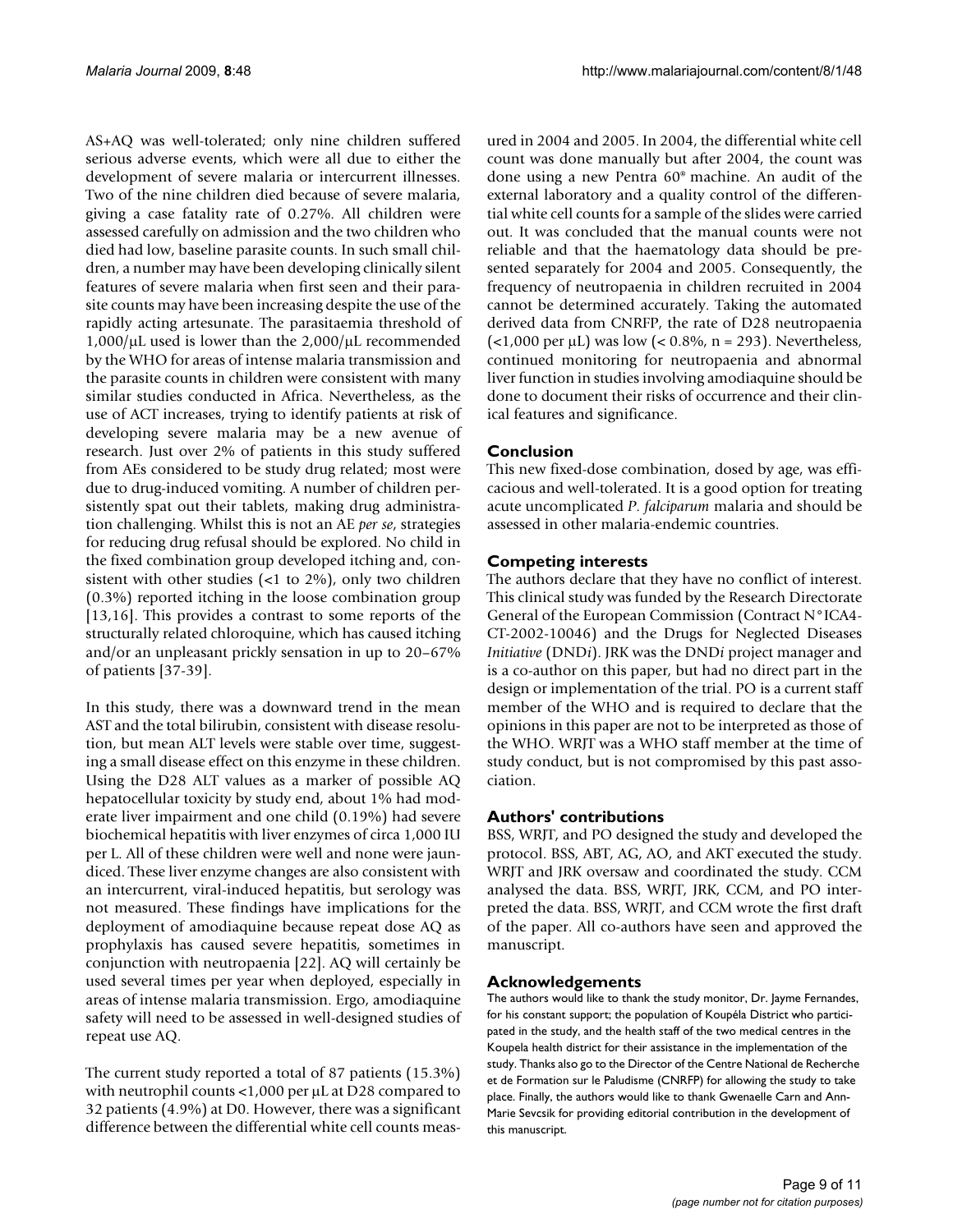#### **References**

- 1. Wongsrichanalai C, Pickard AL, Wernsdorfer WH, Meshnick SR: **[Epidemiology of drug-resistant malaria.](http://www.ncbi.nlm.nih.gov/entrez/query.fcgi?cmd=Retrieve&db=PubMed&dopt=Abstract&list_uids=11937421)** *Lancet Infect Dis* 2002, **2:**209-218.
- 2. Snow RW, Trape JF, Marsh K: **[The past, present and future of](http://www.ncbi.nlm.nih.gov/entrez/query.fcgi?cmd=Retrieve&db=PubMed&dopt=Abstract&list_uids=11756044) [childhood malaria mortality in Africa.](http://www.ncbi.nlm.nih.gov/entrez/query.fcgi?cmd=Retrieve&db=PubMed&dopt=Abstract&list_uids=11756044)** *Trends Parasitol* 2001, **17:**593-597.
- 3. Trape JF, Pison G, Preziosi MP, Enel C, Desgrees du Lou A, Delaunay V, Samb B, Lagarde E, Molez JF, Simondon F: **Impact of chloroquine resistance on malaria mortality.** *Comptes Rendus Acad Sci III* 1998, **321:**689-697.
- 4. **Antimalarial drug combination therapy: Report of a WHO Technical Consultation, 2001** [\[http://libdoc.who.int/hq/2001/](http://libdoc.who.int/hq/2001/WHO_CDS_RBM_2001.35.pdf) <u>[WHO\\_CDS\\_RBM\\_2001.35.pdf](http://libdoc.who.int/hq/2001/WHO_CDS_RBM_2001.35.pdf)]</u>. World Health Organization
- 5. Adjuik M, Babiker A, Garner P, Olliaro P, Taylor W, White N, International Artemisinin Study Group: **[Artesunate combinations for](http://www.ncbi.nlm.nih.gov/entrez/query.fcgi?cmd=Retrieve&db=PubMed&dopt=Abstract&list_uids=14723987) [treatment of malaria: meta-analysis.](http://www.ncbi.nlm.nih.gov/entrez/query.fcgi?cmd=Retrieve&db=PubMed&dopt=Abstract&list_uids=14723987)** *Lancet* 2004, **363:**9-17.
- 6. White NJ: **[Delaying antimalarial drug resistance with combi](http://www.ncbi.nlm.nih.gov/entrez/query.fcgi?cmd=Retrieve&db=PubMed&dopt=Abstract&list_uids=10697872 )[nation chemotherapy.](http://www.ncbi.nlm.nih.gov/entrez/query.fcgi?cmd=Retrieve&db=PubMed&dopt=Abstract&list_uids=10697872 )** *Parassitologia* 1999, **41:**301-308.
- 7. Sutherland CJ, Ord R, Dunyo S, Jawara M, Drakeley CJ, Alexander N, Coleman R, Pinder M, Walraven G, Targett GA: **[Reduction of](http://www.ncbi.nlm.nih.gov/entrez/query.fcgi?cmd=Retrieve&db=PubMed&dopt=Abstract&list_uids=15839740) [malaria transmission to Anopheles mosquitoes with a six](http://www.ncbi.nlm.nih.gov/entrez/query.fcgi?cmd=Retrieve&db=PubMed&dopt=Abstract&list_uids=15839740)[dose regimen of co-artemether.](http://www.ncbi.nlm.nih.gov/entrez/query.fcgi?cmd=Retrieve&db=PubMed&dopt=Abstract&list_uids=15839740)** *PLoS Med* 2005, **2:**e92.
- Targett G, Drakeley C, Jawara M, von Seidlein L, Coleman R, Deen J, Pinder M, Doherty T, Sutherland C, Walraven G, Milligan P: **Artesunate reduces but does not prevent post treatment transmission of** *Plasmodium falciparum* **[to Anopheles gambiae.](http://www.ncbi.nlm.nih.gov/entrez/query.fcgi?cmd=Retrieve&db=PubMed&dopt=Abstract&list_uids=11262208)** *J Infect Dis* 2001, **183:**1254-1259.
- Price RN, Nosten F, Luxemburger C, ter Kuile FO, Paiphun L, Chongsuphajaisiddhi T, White NJ: **[Effects of artemisinin derivatives on](http://www.ncbi.nlm.nih.gov/entrez/query.fcgi?cmd=Retrieve&db=PubMed&dopt=Abstract&list_uids=8642959) [malaria transmissibility.](http://www.ncbi.nlm.nih.gov/entrez/query.fcgi?cmd=Retrieve&db=PubMed&dopt=Abstract&list_uids=8642959)** *Lancet* 1996, **347:**1654-1658.
- 10. Muheki C, McIntyre D, Barnes KI: **[Artemisinin-based combina](http://www.ncbi.nlm.nih.gov/entrez/query.fcgi?cmd=Retrieve&db=PubMed&dopt=Abstract&list_uids=15361108)[tion therapy reduces expenditure on malaria treatment in](http://www.ncbi.nlm.nih.gov/entrez/query.fcgi?cmd=Retrieve&db=PubMed&dopt=Abstract&list_uids=15361108) [KwaZulu Natal, South Africa.](http://www.ncbi.nlm.nih.gov/entrez/query.fcgi?cmd=Retrieve&db=PubMed&dopt=Abstract&list_uids=15361108)** *Trop Med Int Health* **9:**959-966.
- 11. World Health Organization: **Guidelines for the treatment of malaria, 2006.** [\[http://www.who.int/malaria/docs/](http://www.who.int/malaria/docs/TreatmentGuidelines2006.pdf) [TreatmentGuidelines2006.pdf](http://www.who.int/malaria/docs/TreatmentGuidelines2006.pdf)].
- 12. Connor J, Rafter N, Rodgers A: **[Do fixed dose combination pills](http://www.ncbi.nlm.nih.gov/entrez/query.fcgi?cmd=Retrieve&db=PubMed&dopt=Abstract&list_uids=9763721) [or unit-of-use packaging improve adherence?](http://www.ncbi.nlm.nih.gov/entrez/query.fcgi?cmd=Retrieve&db=PubMed&dopt=Abstract&list_uids=9763721)** *Bull World Health Organ* 1998, **76:**35-41.
- 13. Adjuik M, Agnamey P, Babiker A, Borrmann S, Brasseur P, Cisse M, Cobelens F, Diallo S, Faucher JF, Garner P, Gikunda S, Kremsner PG, Krishna S, Lell B, Loolpapit M, Matsiegui PB, Missinou MA, Mwanza J, Ntoumi F, Olliaro P, Osimbo P, Rezbach P, Some E, Taylor WR: **Amodiaquine-artesunate versus amodiaquine for uncomplicated** *Plasmodium falciparum* **[malaria in African children: a](http://www.ncbi.nlm.nih.gov/entrez/query.fcgi?cmd=Retrieve&db=PubMed&dopt=Abstract&list_uids=11978332) [randomised, multicentre trial.](http://www.ncbi.nlm.nih.gov/entrez/query.fcgi?cmd=Retrieve&db=PubMed&dopt=Abstract&list_uids=11978332)** *Lancet* 2002, **359:**1365-1372.
- 14. Olliaro P, Magnussen P, Vaillant M: **Artesunate + amodiaquine (AS+AQ) for the treatment of uncomplicated falciparum malaria: An inventory of clinical studies and systematic review of safety and efficacy data.** *Am J Trop Med Hyg* 2006, **75(Supp 5):**89.
- 15. Brasseur P, Guiguemde R, Diallo S, Guiyedi V, Kombila M, Ringwald P, Olliaro P: **[Amodiaquine remains effective for treating](http://www.ncbi.nlm.nih.gov/entrez/query.fcgi?cmd=Retrieve&db=PubMed&dopt=Abstract&list_uids=10717757) [uncomplicated malaria in west and central Africa.](http://www.ncbi.nlm.nih.gov/entrez/query.fcgi?cmd=Retrieve&db=PubMed&dopt=Abstract&list_uids=10717757)** *Trans R Soc Trop Med Hyg* 1999, **93:**645-650.
- Agnamey P, Brasseur P, Cisse M, Gaye O, Dumoulin J, Rigal J, Taylor WR, Olliaro P: **[Economic evaluation of a policy change from](http://www.ncbi.nlm.nih.gov/entrez/query.fcgi?cmd=Retrieve&db=PubMed&dopt=Abstract&list_uids=16135201) [single-agent treatment for suspected malaria to artesunate](http://www.ncbi.nlm.nih.gov/entrez/query.fcgi?cmd=Retrieve&db=PubMed&dopt=Abstract&list_uids=16135201)amodiaquine for microscopically confirmed uncomplicated falciparum malaria in the Oussouye District of south-west[ern Senegal.](http://www.ncbi.nlm.nih.gov/entrez/query.fcgi?cmd=Retrieve&db=PubMed&dopt=Abstract&list_uids=16135201)** *Trop Med Int Health* 2005, **10:**926-933.
- 17. Mutabingwa TK, Anthony D, Heller A, Hallett R, Ahmed J, Drakeley C, Greenwood BM, Whitty CJ: **[Amodiaquine alone, amodi](http://www.ncbi.nlm.nih.gov/entrez/query.fcgi?cmd=Retrieve&db=PubMed&dopt=Abstract&list_uids=15850631)[aquine+sulfadoxine-pyrimethamine, amodiaquine+artesu](http://www.ncbi.nlm.nih.gov/entrez/query.fcgi?cmd=Retrieve&db=PubMed&dopt=Abstract&list_uids=15850631)nate, and artemether-lumefantrine for outpatient treatment of malaria in Tanzanian children: a four-arm ran[domised effectiveness trial.](http://www.ncbi.nlm.nih.gov/entrez/query.fcgi?cmd=Retrieve&db=PubMed&dopt=Abstract&list_uids=15850631)** *Lancet* 2005, **365:**1474-1480.
- 18. Rwagacondo CE, Karema C, Mugisha V, Erhart A, Dujardin JC, Van Overmeir C, Ringwald P, D'Alessandro U: **[Is amodiaquine failing](http://www.ncbi.nlm.nih.gov/entrez/query.fcgi?cmd=Retrieve&db=PubMed&dopt=Abstract&list_uids=15482401) [in Rwanda? Efficacy of amodiaquine alone and combined](http://www.ncbi.nlm.nih.gov/entrez/query.fcgi?cmd=Retrieve&db=PubMed&dopt=Abstract&list_uids=15482401) with artesunate in children with uncomplicated malaria.** *Trop Med Int Health* 2004, **9:**1091-1098.
- 19. Sirima SB, Tiono AB, Konata A, Diarra A, Castelli F, Pinoges L, Mugittu K, Taylor WR, Olliaro P: **Efficacy of artesunate plus chloroquine for the treatment of uncomplicated malaria in**

**Burkina Faso: a double blind, randomized, controlled trial.** *Trans R Soc Trop Med* 2003, **37:**345-349.

- 20. Barennes H, Nagot N, Valea I, Koussoubé-Balima T, Ouedraogo A, Sanou T, Yé S: **[A randomized trial of amodiaquine and artesu](http://www.ncbi.nlm.nih.gov/entrez/query.fcgi?cmd=Retrieve&db=PubMed&dopt=Abstract&list_uids=15078261)[nate alone and in combination for the treatment of uncom](http://www.ncbi.nlm.nih.gov/entrez/query.fcgi?cmd=Retrieve&db=PubMed&dopt=Abstract&list_uids=15078261)plicated falciparum malaria in children from Burkina Faso.** *Trop Med Int Health* 2004, **9:**438-444.
- 21. Zoungrana A, Coulibaly B, Sié A, Walter-Sack I, Mockenhaupt FP, Kouyaté B, Schirmer RH, Klose C, Mansmann U, Meissner P, Müller O: **[Safety and efficacy of methylene blue combined with](http://www.ncbi.nlm.nih.gov/entrez/query.fcgi?cmd=Retrieve&db=PubMed&dopt=Abstract&list_uids=18286187) [artesunate or amodiaquine for uncomplicated falciparum](http://www.ncbi.nlm.nih.gov/entrez/query.fcgi?cmd=Retrieve&db=PubMed&dopt=Abstract&list_uids=18286187) malaria: a randomized controlled trial from burkina faso.** *PLoS ONE* 2008, **3:**e1630.
- 22. Neftel KA, Woodtly W, Schmid M, Frick PG, Fehr J: **[Amodiaquine](http://www.ncbi.nlm.nih.gov/entrez/query.fcgi?cmd=Retrieve&db=PubMed&dopt=Abstract&list_uids=3082410) [induced agranulocytosis and liver damage.](http://www.ncbi.nlm.nih.gov/entrez/query.fcgi?cmd=Retrieve&db=PubMed&dopt=Abstract&list_uids=3082410)** *BMJ* 1986, **292:**721-723.
- 23. Phillips-Howard PA, Bjorkman AB: **[Ascertainment of risk of seri](http://www.ncbi.nlm.nih.gov/entrez/query.fcgi?cmd=Retrieve&db=PubMed&dopt=Abstract&list_uids=2208562)[ous adverse reactions associated with chemoprophylactic](http://www.ncbi.nlm.nih.gov/entrez/query.fcgi?cmd=Retrieve&db=PubMed&dopt=Abstract&list_uids=2208562) [antimalarial drugs.](http://www.ncbi.nlm.nih.gov/entrez/query.fcgi?cmd=Retrieve&db=PubMed&dopt=Abstract&list_uids=2208562)** *Bull World Health Organ* 1990, **68:**493-504.
- 24. Hatton CS, Peto TE, Bunch C, Pasvol G, Russell SJ, Singer CR, Edwards G, Winstanley P: **[Frequency of severe neutropenia](http://www.ncbi.nlm.nih.gov/entrez/query.fcgi?cmd=Retrieve&db=PubMed&dopt=Abstract&list_uids=2868340) [associated with amodiaquine prophylaxis against malaria.](http://www.ncbi.nlm.nih.gov/entrez/query.fcgi?cmd=Retrieve&db=PubMed&dopt=Abstract&list_uids=2868340)** *Lancet* 1986, **1:**411-414.
- 25. Taylor W, Terlouw A, Olliaro P, White NJ, Brasseur P, Ter Kuile F: **[Use of weight for age data to optimize tablet strength and](http://www.ncbi.nlm.nih.gov/entrez/query.fcgi?cmd=Retrieve&db=PubMed&dopt=Abstract&list_uids=17242831) dosing regimens for a new fixed dose artesunaet-amodi[aquine combination for treating falciparum malaria.](http://www.ncbi.nlm.nih.gov/entrez/query.fcgi?cmd=Retrieve&db=PubMed&dopt=Abstract&list_uids=17242831)** *Bull World Health Organ* 2006, **84:**956-964.
- 26. World Health Organization: **[Severe falciparum malaria.](http://www.ncbi.nlm.nih.gov/entrez/query.fcgi?cmd=Retrieve&db=PubMed&dopt=Abstract&list_uids=11103309)** *Trans R Soc Trop Med Hyg* 2000, **94(Suppl 1):**.
- 27. World Health Organization: **Assessment and monitoring of antimalarial drug efficacy for the treatment of uncomplicated falciparum malaria.** Geneva: WHO; 2003.
- 28. White NJ, Pongtavornpinyo W: **The de novo selection of drugresistant parasites.** *Proc Biol Sci* 2003, **207:**545-554.
- 29. Pradines B, Tall A, Parzy D, Spiegel A, Fusai T, Hienne R, Trape JF, Doury JC: **In-vitro activity of pyronaridine and amodiaquine against African isolates (Senegal) of** *Plasmodium falciparum* **[in](http://www.ncbi.nlm.nih.gov/entrez/query.fcgi?cmd=Retrieve&db=PubMed&dopt=Abstract&list_uids=9786473) [comparison with standard antimalarial agents.](http://www.ncbi.nlm.nih.gov/entrez/query.fcgi?cmd=Retrieve&db=PubMed&dopt=Abstract&list_uids=9786473)** *J Antimicrob Chemother* 1998, **42:**333-339.
- <span id="page-9-0"></span>Randrianarivelojosia M, Harisoa JL, Rabarijaona LP, Raharimalala LA, Ranaivo L, Pietra V, Duchemin JB, Rakotomanana F, Robert V, Mauclere P, Ariey F: **In vitro sensitivity of** *Plasmodium falciparum* **[to](http://www.ncbi.nlm.nih.gov/entrez/query.fcgi?cmd=Retrieve&db=PubMed&dopt=Abstract&list_uids=12701375) [amodiaquine compared with other major antimalarials in](http://www.ncbi.nlm.nih.gov/entrez/query.fcgi?cmd=Retrieve&db=PubMed&dopt=Abstract&list_uids=12701375) [Madagascar.](http://www.ncbi.nlm.nih.gov/entrez/query.fcgi?cmd=Retrieve&db=PubMed&dopt=Abstract&list_uids=12701375)** *Parassitologia* 2002, **44:**141-147.
- 31. Guthmann JP, Cohuet S, Rigutto C, Fortes F, Saraiva N, Kiguli J, Kyomuhendo J, Francis M, Noel F, Mulemba M, Balkan S: **[High efficacy](http://www.ncbi.nlm.nih.gov/entrez/query.fcgi?cmd=Retrieve&db=PubMed&dopt=Abstract&list_uids=16837721) [of two artemisinin-based combinations \(artesunate + amodi](http://www.ncbi.nlm.nih.gov/entrez/query.fcgi?cmd=Retrieve&db=PubMed&dopt=Abstract&list_uids=16837721)aquine and artemether + lumefantrine) in Caala, Central [Angola.](http://www.ncbi.nlm.nih.gov/entrez/query.fcgi?cmd=Retrieve&db=PubMed&dopt=Abstract&list_uids=16837721)** *Am J Trop Med Hyg* 2006, **75:**143-145.
- 32. Hamour S, Melaku Y, Keus K, Wambugu J, Atkin S, Montgomery J, Ford N, Hook C, Checchi F: **[Malaria in the Nuba Mountains of](http://www.ncbi.nlm.nih.gov/entrez/query.fcgi?cmd=Retrieve&db=PubMed&dopt=Abstract&list_uids=15869770) [Sudan: baseline genotypic resistance and efficacy of the](http://www.ncbi.nlm.nih.gov/entrez/query.fcgi?cmd=Retrieve&db=PubMed&dopt=Abstract&list_uids=15869770) artesunate plus sulfadoxine-pyrimethamine and artesunate [plus amodiaquine combinations.](http://www.ncbi.nlm.nih.gov/entrez/query.fcgi?cmd=Retrieve&db=PubMed&dopt=Abstract&list_uids=15869770)** *Trans R Soc Trop Med Hyg* 2005, **99:**548-554.
- Swarthout TD, Broek van den IV, Kayembe G, Montgomery J, Pota H, Roper C: **[Artesunate + amodiaquine and artesunate + sul](http://www.ncbi.nlm.nih.gov/entrez/query.fcgi?cmd=Retrieve&db=PubMed&dopt=Abstract&list_uids=17002724)[phadoxine-pyrimethamine for treatment of uncomplicated](http://www.ncbi.nlm.nih.gov/entrez/query.fcgi?cmd=Retrieve&db=PubMed&dopt=Abstract&list_uids=17002724) malaria in Democratic Republic of Congo: a clinical trial with determination of sulphadoxine and pyrimethamine-resistant [haplotypes.](http://www.ncbi.nlm.nih.gov/entrez/query.fcgi?cmd=Retrieve&db=PubMed&dopt=Abstract&list_uids=17002724)** *Trop Med Int Health* 2006, **11:**1503-1511.
- 34. Osorio L, Gonzalez I, Olliaro P, Taylor WRJ: **Artemisinin-based combination therapy for uncomplicated** *P. falciparum* **[malaria in Colombia.](http://www.ncbi.nlm.nih.gov/entrez/query.fcgi?cmd=Retrieve&db=PubMed&dopt=Abstract&list_uids=17328806)** *Malar J* 2007, **6:**25.
- 35. Grandesso F, Hagerman A, Kamara S, Lam E, Checchi F, Balkan S, Scollo G, Durand R, Guthmann JP: **[Low efficacy of the combina](http://www.ncbi.nlm.nih.gov/entrez/query.fcgi?cmd=Retrieve&db=PubMed&dopt=Abstract&list_uids=16827702)[tion artesunate plus amodiaquine for uncomplicated falci](http://www.ncbi.nlm.nih.gov/entrez/query.fcgi?cmd=Retrieve&db=PubMed&dopt=Abstract&list_uids=16827702)parum malaria among children under 5 years in Kailahun, [Sierra Leone.](http://www.ncbi.nlm.nih.gov/entrez/query.fcgi?cmd=Retrieve&db=PubMed&dopt=Abstract&list_uids=16827702)** *Trop Med Int Health* 2006, **11:**1017-1021.
- 36. Hasugian AR, Purba HL, Kenangalem E, Wuwung RM, Ebsworth EP, Maristela R, Penttinen PM, Laihad F, Anstey NM, Tjitra E, Price RN: **Dihydroartemisinin-piperaquine versus artesunate-amodiaquine: superior efficacy and posttreatment prophylaxis against multidrug-resistant** *Plasmodium falciparum* **and** *Plasmodium vivax* **[malaria.](http://www.ncbi.nlm.nih.gov/entrez/query.fcgi?cmd=Retrieve&db=PubMed&dopt=Abstract&list_uids=17366451)** *Clin Infect Dis* 2007, **44:**1067-1074.